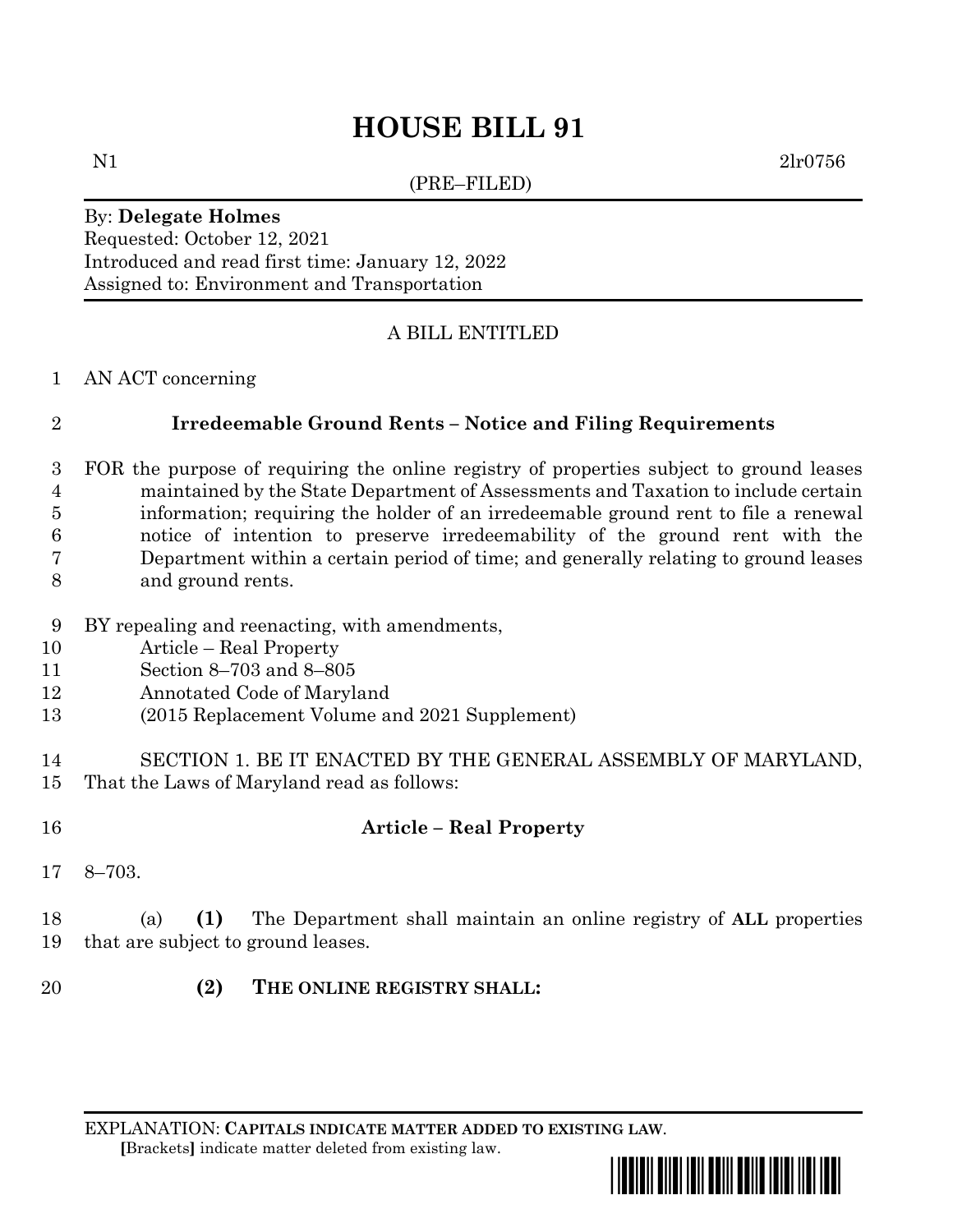#### **HOUSE BILL 91**

 **(I) IDENTIFY PROPERTIES FOR WHICH A RENEWAL NOTICE TO PRESERVE THE IRREDEEMABILITY OF AN IRREDEEMABLE GROUND LEASE HAS BEEN FILED; AND** 

 **(II) INCLUDE A CLEAR NOTATION OF THE EXPIRATION DATE FOR EACH RENEWAL NOTICE.**

 (b) The Department is not responsible for the completeness or accuracy of the contents of the online registry.

8–805.

(a) (1) In this section the following words have the meanings indicated.

 (2) **"DEPARTMENT" MEANS THE STATE DEPARTMENT OF ASSESSMENTS AND TAXATION.**

 **(3)** "Irredeemable ground rent" means a ground rent created under a ground lease executed before April 9, 1884, that does not contain a provision allowing the leasehold tenant to redeem the ground rent.

 **[**(3)**] (4)** "Redeemable ground rent" means a ground rent that may be redeemed in accordance with this section or redeemed or extinguished in accordance with § 8–804(f) of this subtitle.

 (b) (1) An irredeemable ground rent shall be converted to, and become, a redeemable ground rent, unless within the **[**time**] TIMES** specified in subsection (e) of this section, a notice of intention to preserve irredeemability is recorded **AMONG THE LAND RECORDS OF THE COUNTY WHERE THE PROPERTY IS LOCATED AND FILED WITH THE DEPARTMENT**.

 (2) The conversion of an irredeemable ground rent to a redeemable ground rent occurs on the day following the end of the period in which the notice may be recorded **AMONG THE LAND RECORDS OF THE COUNTY WHERE THE PROPERTY IS LOCATED OR FILED WITH THE DEPARTMENT**.

 (3) A disability or lack of knowledge of any kind does not prevent the conversion of an irredeemable ground rent to a redeemable ground rent if no notice of intention to preserve irredeemability is filed within the **[**time**] TIMES** specified in subsection (e) of this section.

 (c) (1) Any ground lease holder of an irredeemable ground rent may record a notice of intention to preserve irredeemability among the land records of the county where the land is located.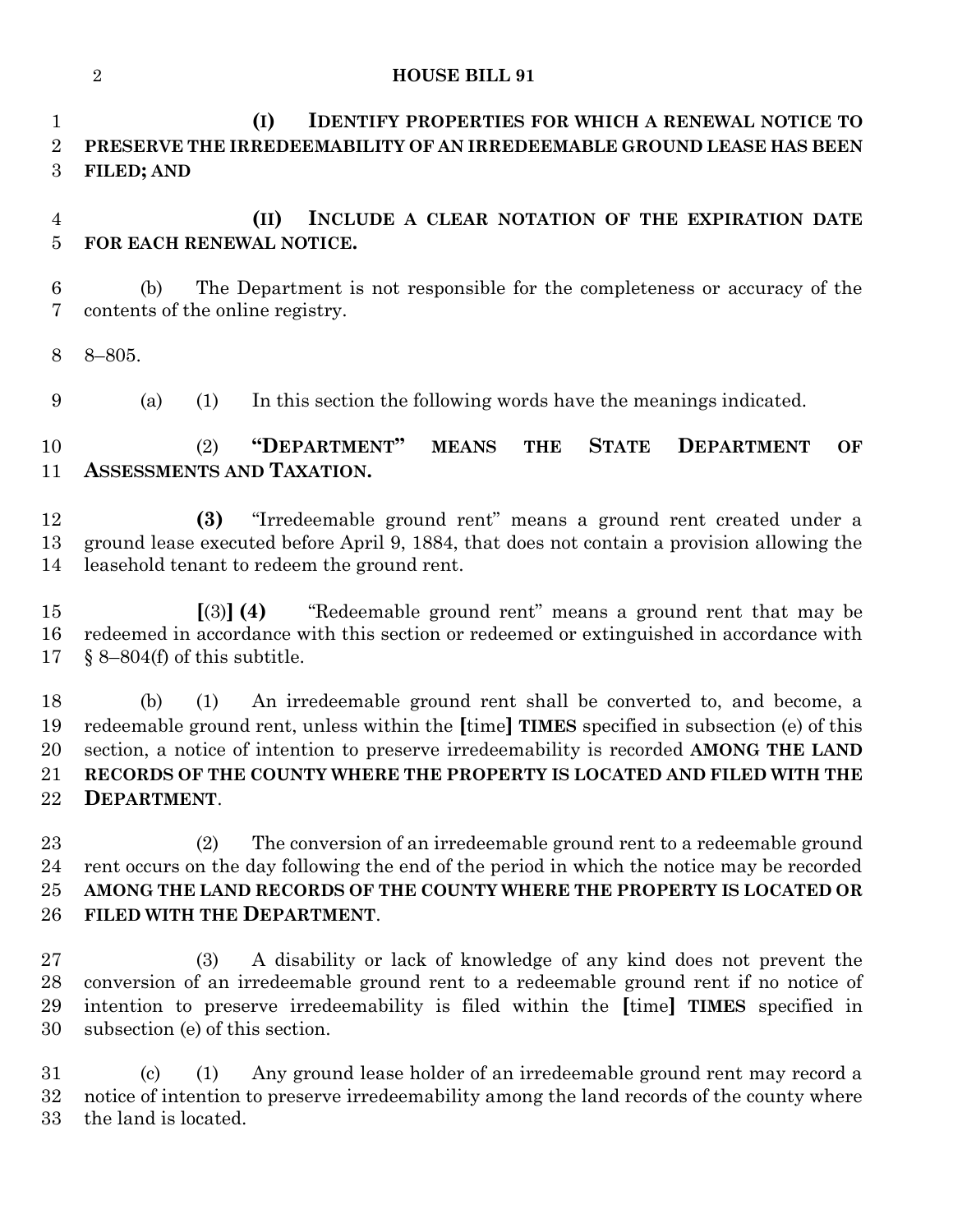## **HOUSE BILL 91** 3

| $\mathbf{1}$           | (2)                                                    |       | The notice may be recorded by:                                                                                                                                                                                  |
|------------------------|--------------------------------------------------------|-------|-----------------------------------------------------------------------------------------------------------------------------------------------------------------------------------------------------------------|
| $\overline{2}$         |                                                        | (i)   | The person claiming to be the ground lease holder; or                                                                                                                                                           |
| 3<br>4<br>5            | on the ground lease holder's behalf.                   | (ii)  | If the ground lease holder is under a disability or otherwise<br>unable to assert a claim on the ground lease holder's own behalf, any other person acting                                                      |
| 6<br>7<br>8            | (d)<br>(1)<br>substantially the following information: |       | To be effective and to be entitled to be recorded, the notice shall be<br>executed by the ground lease holder, acknowledged before a notary public, and contain                                                 |
| 9<br>10                |                                                        | (i)   | An accurate description of the leasehold interest affected by the<br>notice, including, if known, the property improvement address;                                                                             |
| 11<br>12               | rent;                                                  | (ii)  | The name of every ground lease holder of an irredeemable ground                                                                                                                                                 |
| 13<br>14<br>$15\,$     | and Taxation;                                          | (iii) | The name of every leasehold tenant as of the time the notice is<br>filed according to the land records or the records of the State Department of Assessments                                                    |
| 16                     |                                                        | (iv)  | The recording reference of the ground lease;                                                                                                                                                                    |
| 17<br>18<br>19         |                                                        | (v)   | The recording reference of every leasehold tenant's leasehold<br>deed, as of the time the notice is filed, according to the land records or the records of the<br>State Department of Assessments and Taxation; |
| 20<br>21               | ground lease holder's deed; and                        | (vi)  | The recording reference of every irredeemable ground rent                                                                                                                                                       |
| 22<br>$23\,$           | located in Baltimore City.                             | (vii) | The block number for the leasehold interest if the property is                                                                                                                                                  |
| 24<br>$25\,$<br>$26\,$ | (2)<br>charged for the recording of deeds.             | (i)   | A notice that substantially meets the requirements of this section<br>shall be accepted for recording among the land records on payment of the same fees as are                                                 |
| $27\,$<br>$^{28}$      | local excise tax.                                      | (ii)  | The filing of a notice is exempt from the imposition of a State or                                                                                                                                              |
| 29<br>30               | (3)<br>Irredeemability":                               |       | The notice shall be indexed as "Notice of Intention to Preserve                                                                                                                                                 |
| $31\,$<br>$32\,$       |                                                        | (i)   | In the grantee indices of deeds under the name of every ground<br>lease holder of an irredeemable ground rent;                                                                                                  |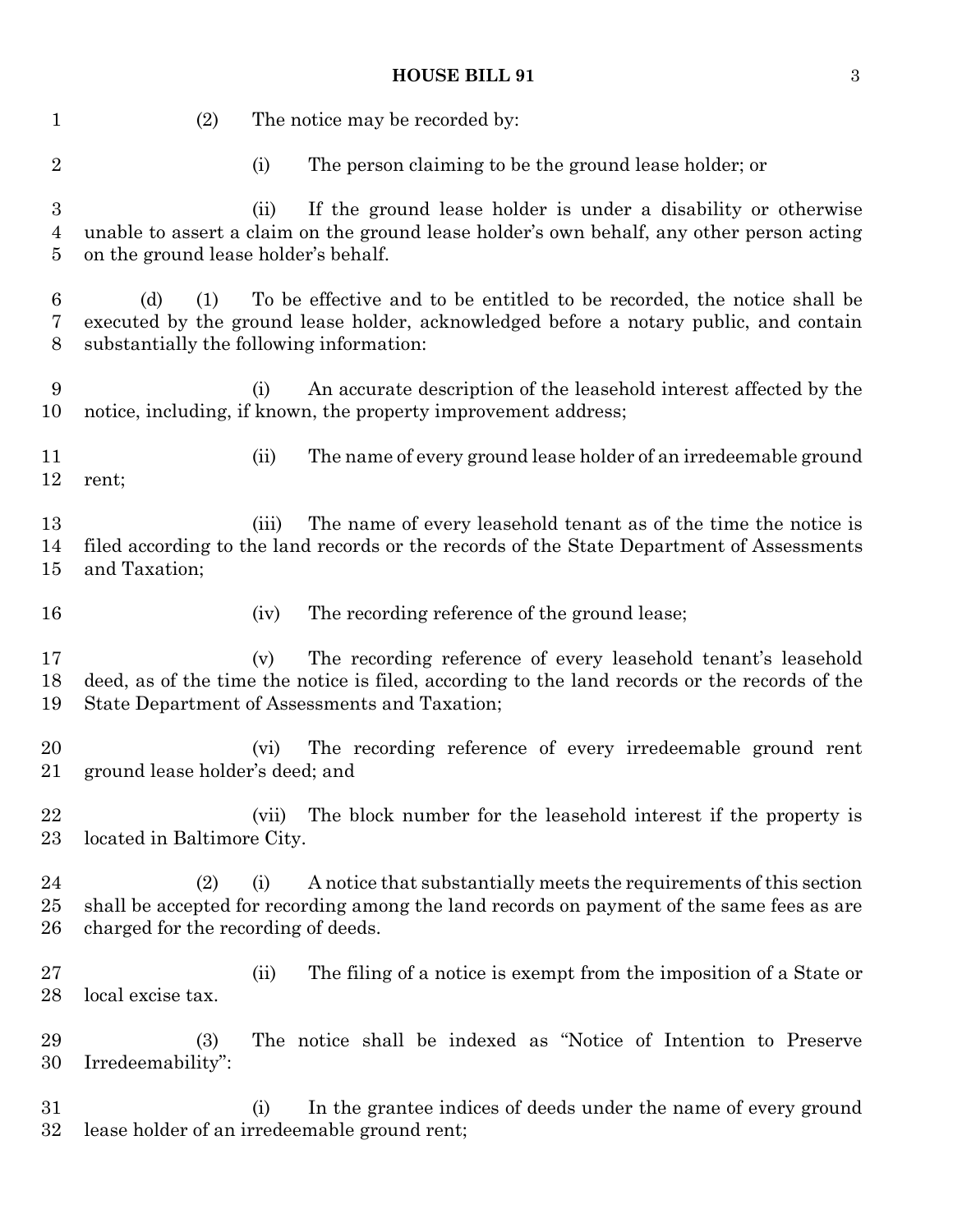## **HOUSE BILL 91**

| $\mathbf{1}$<br>$\overline{2}$<br>3 | In the grantor indices of deeds under the name of every leasehold<br>(ii)<br>tenant as of the time the notice is filed according to the land records or the records of the<br>State Department of Assessments and Taxation; and                                 |  |  |  |
|-------------------------------------|-----------------------------------------------------------------------------------------------------------------------------------------------------------------------------------------------------------------------------------------------------------------|--|--|--|
| $\overline{4}$                      | In the block index in Baltimore City.<br>(iii)                                                                                                                                                                                                                  |  |  |  |
| $\overline{5}$<br>6                 | To preserve the irredeemability of an irredeemable ground rent, a<br>(e)<br>(1)<br>notice of intention to preserve shall be recorded on or before December 31, 2010.                                                                                            |  |  |  |
| 7<br>8                              | If a notice of intention to preserve is not recorded on or before December<br>(2)<br>31, 2010, the ground rent becomes a redeemable ground rent.                                                                                                                |  |  |  |
| 9<br>10<br>11                       | (3)<br>If a notice is recorded on or before December 31, 2010, the ground rent<br>shall remain irredeemable for a period of 10 years from January 1, 2011, to December 31,<br>2020, both inclusive.                                                             |  |  |  |
| 12<br>13<br>14                      | The effectiveness of a filed notice to preserve irredeemability<br>(4)<br>(i)<br>shall lapse on January 1, 2021, and the ground rent shall become a redeemable ground<br>rent, unless [a]:                                                                      |  |  |  |
| 15<br>16<br>17<br>18                | 1.<br>A renewal notice containing substantially the same<br>information as the notice of intention to preserve irredeemability is recorded within 6<br>months before the expiration of the 10-year period set forth in paragraph (3) of this<br>subsection; AND |  |  |  |
| 19<br>20                            | 2.<br><b>THE</b><br><b>RENEWAL</b><br><b>NOTICE</b><br><b>IS</b><br><b>FILED</b><br><b>WITH</b><br><b>THE</b><br><b>DEPARTMENT ON OR BEFORE APRIL 1, 2023.</b>                                                                                                  |  |  |  |
| 21<br>22<br>23                      | The effectiveness of any subsequently filed renewal notice shall<br>(ii)<br>lapse after the expiration of the applicable 10-year period and the ground rent shall become<br>a redeemable ground rent, unless [further]:                                         |  |  |  |
| 24<br>$25\,$                        | <b>FURTHER</b> renewal notices are recorded within 6 months<br>1.<br>before the expiration of the applicable 10–year period; AND                                                                                                                                |  |  |  |
|                                     |                                                                                                                                                                                                                                                                 |  |  |  |
| 26<br>$27\,$<br>28                  | <b>EACH</b><br>2.<br><b>RENEWAL</b><br><b>NOTICE</b><br>IS<br><b>FILED</b><br><b>THE</b><br><b>WITH</b><br><b>DEPARTMENT WITHIN 3 MONTHS AFTER THE DATE OF RECORDATION IN THE LAND</b><br>RECORDS.                                                              |  |  |  |
| 29                                  | A ground rent made redeemable in accordance with this section:<br>(f)                                                                                                                                                                                           |  |  |  |
| 30<br>$31\,$                        | Is redeemable at any time following the date of conversion of the<br>(1)<br>irredeemable ground rent to a redeemable ground rent; and                                                                                                                           |  |  |  |